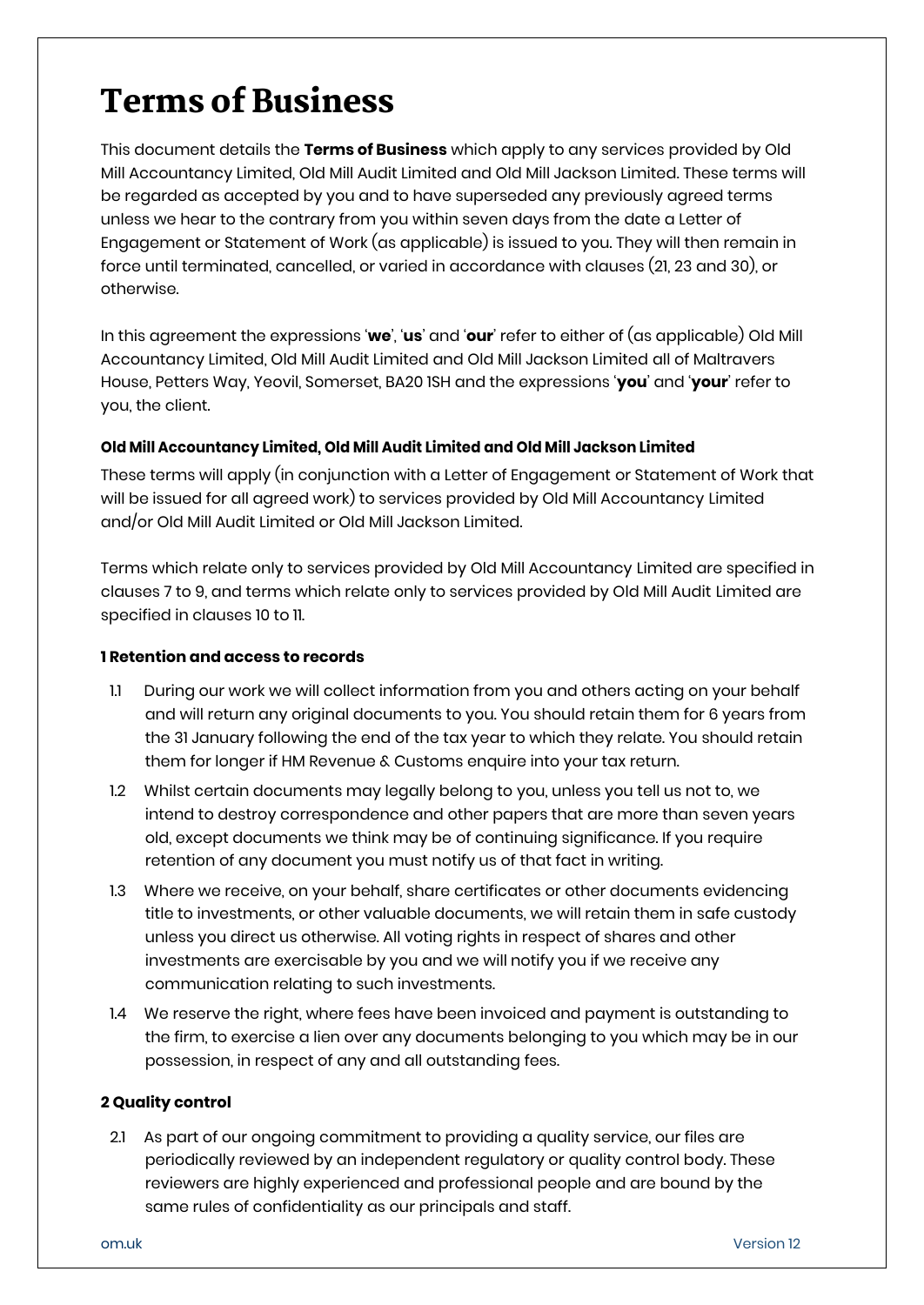2.2 When dealing with HMRC on your behalf, we are required to be honest and to take reasonable care to ensure that your returns are correct. To enable us to do this, you are required to be honest with us and to provide us with all necessary information in a timely manner.

## **3 Fees**

- 3.1 The amount of our fees payable or how they will be calculated will be agreed with you in advance and set out in a Letter of Engagement or Statement of Work. If we provide you with an estimate of our fees for any specific work, then the estimate will not be contractually binding unless we explicitly state that that will be the case. Unless arrangement is reached to the contrary, our fees are based on the number and seniority of staff required, the degree of skill and responsibility involved, the importance and value of the advice that we provide, as well as the level of risk and the resources required to complete the engagement.
- 3.2 Our charges will be reviewed from time to time and you will be notified of any changes.
- 3.3 Any fee budget agreed with you is necessarily based on the assumption that the information required for our work is made available in accordance with agreed timetables, and that key executives and personnel are available during the course of our work. If delays or other unanticipated problems which are beyond our control occur this may result in additional fees for which invoices will be raised on the above basis; we will advise you of delays as they occur and will estimate their effect.
- 3.4 If we need to do work outside the responsibilities outlined in our Letter of Engagement or Statement of Work, we will advise you in advance and discuss any associated fees.
- 3.5 It is our policy to issue to you a VAT Invoice, and the fee stated is payable on delivery. At the beginning of each month a statement of account will be issued to you showing the Invoices issued up to and including the last day of the previous month which are outstanding. Our fees are exclusive of VAT which will be added where it is chargeable. Any disbursements we incur on your behalf and expenses incurred in the course of carrying out our work for you will be added to our Invoices where appropriate.
- 3.6 We may submit VAT Invoices for services provided and disbursements incurred on an interim basis, as the work progresses. Unless a billing schedule is separately agreed, or some other agreement is reached, payment requests will normally be rendered monthly. Invoices are payable upon presentation.
- 3.7 Unless otherwise agreed to the contrary, our fees do not include the costs of any third party, counsel, or other professional fees. Should these costs be incurred to fulfil our engagement then such necessary additional charges may be payable by you.
- 3.8 The Directors/Partners shall be jointly and severally answerable and responsible for the due payment by your company of the fees due to Old Mill Accountancy Limited or Old Mill Jackson Limited. In the event of any default on the part of the company in paying the fees due, you shall personally be jointly and severally liable for the payment of the fees to Old Mill Accountancy Limited or Old Mill Jackson Limited. This [3.8] is not applicable to registered charities.
- 3.9 Invoices for Audit services will be issued by Old Mill Accountancy Limited on behalf of Old Mill Audit Limited.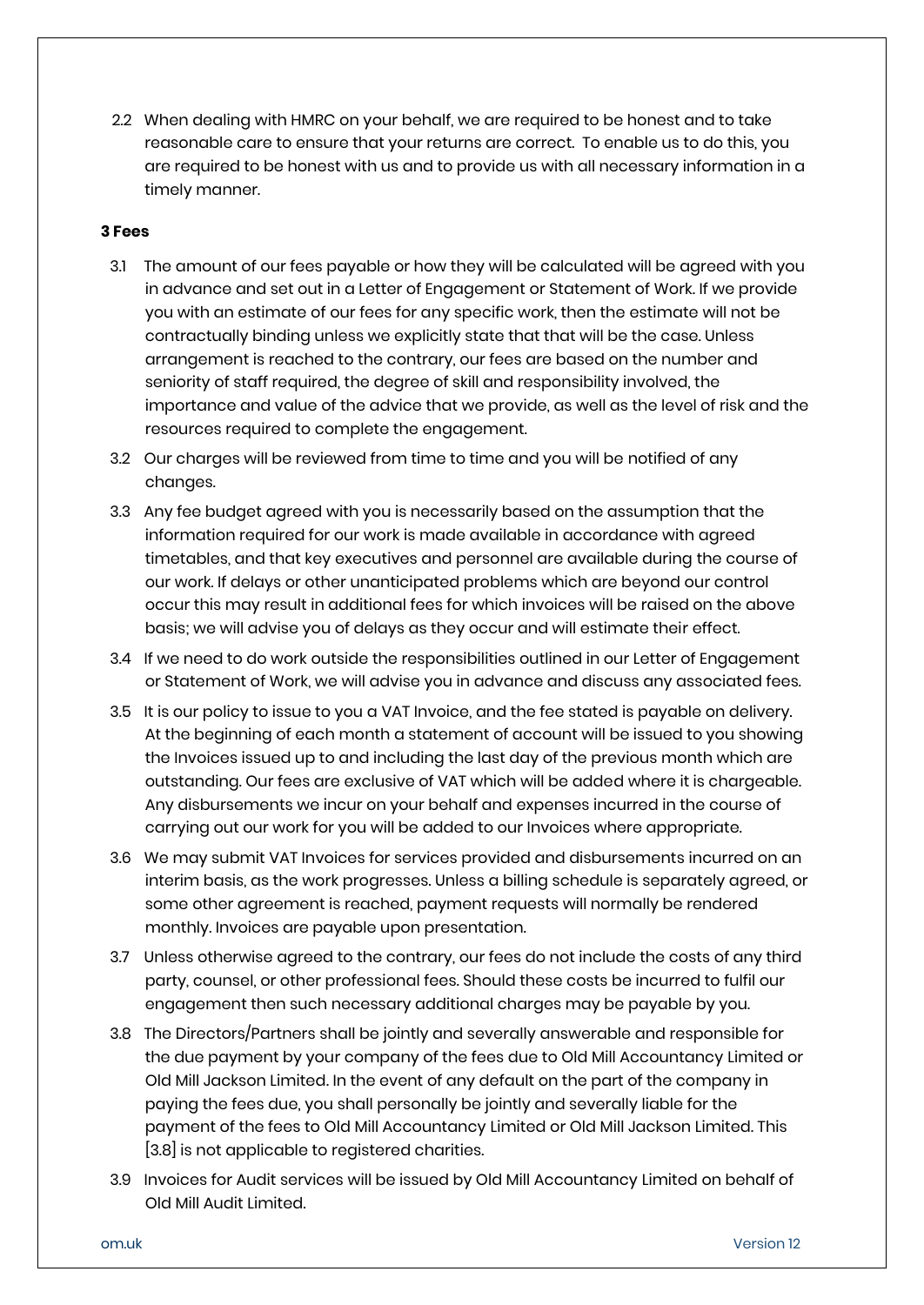## **4 Changes in law or your circumstances**

- 4.1 We will not accept responsibility if you act on advice previously given by us without first confirming with us that the advice is still valid in light of any change in the law or your circumstances.
- 4.2 We will accept no liability for losses arising from changes in the law or the interpretation thereof that occur after the date on which the advice is given.

#### **5 Insurance**

5.1 In accordance with the disclosure requirements of the Provision of Services Regulations 2009, we confirm that we have professional indemnity cover in place (the insurer's names and addresses are available on request). The territorial coverage is worldwide excluding professional business carried out from an office in the United States of America or Canada and excludes any action for a claim brought in any court in the United States of America or Canada.

#### **6 Use of subcontractors**

6.1 We may from time to time engage a subcontractor to help us to discharge the services agreed under this engagement, and for other related purposes including updating and enhancing client records, analysis for management purposes and statutory returns. When engaging a subcontractor, we will remain responsible for all aspects of the client service and both parties will have a duty of care to each other and potentially others, and notably to you the client.

#### **Old Mill Accountancy Limited**

These terms will apply in addition to clauses 1 to 6 (in conjunction with a Letter of Engagement or Statement of Work that will be issued for all agreed work) to services provided by Old Mill Accountancy Limited.

## **7 Investment advice – referral to Permitted Third Party (PTP)**

- 7.1 If during the provision of professional services to you, you need advice on investments, we may have to refer you to someone who is authorised by the Financial Conduct Authority ("FCA") as we are not. However, as we are licensed by the ICAEW, we may be able to provide certain investment services that are complementary to, or arise out of, the professional services we are providing to you.
- 7.2 Such advice may include:
	- (a) advising you on investments generally, but not recommending a particular investment or type of investment;
	- (b) referring you to a Permitted Third Party (PTP) (an independent firm authorised by the FCA);
	- (c) assist you and the PTP during the course of any advice given by that party and comment on, or explain, the advice received (but not make alternative recommendations);
	- (d) advising you in connection with the disposal of an investment, other than your rights in a pension policy or scheme;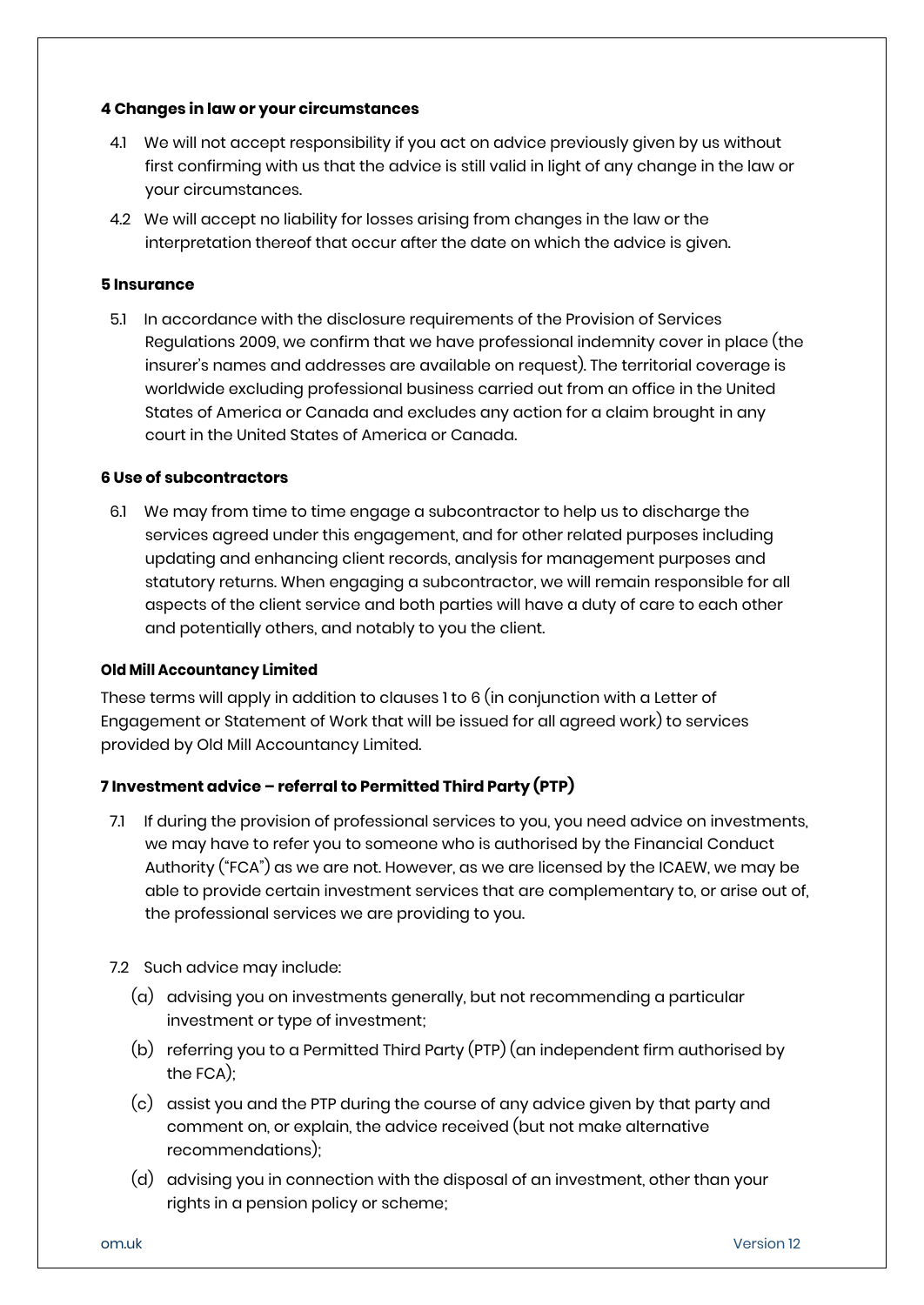- (e) advising and assisting you in transactions concerning shares or other securities not quoted on a recognised exchange;
- (f) assisting you in making arrangements for transactions in investments in certain circumstances; and
- (g) managing investments or acting as trustee (or donee of a power of attorney) where decisions to invest are taken on the advice of an authorised person.
- 7.3 In the unlikely event that we cannot meet our liabilities to you, you may be able to claim compensation under the Chartered Accountants' Compensation Scheme in respect of exempt regulated activities undertaken.
- 7.4 We are not authorised by the FCA. However, we are included on the Register maintained by the FCA so that we can carry on insurance mediation activity, which is broadly the advising on, selling, and administration of insurance contracts. This part of our business, including arrangements for complaints or redress if something goes wrong, is regulated by the ICAEW. The register can be accessed via the FCA website at **<https://register.fca.org.uk/>**.
- 7.5 Should you require advice on investment business which we are unable to give as we are not authorised by the FCA, it is our normal practice to introduce you to Old Mill Financial Planning (OMFP), who are a PTP authorised by the FCA. In the event of introducing you to OMFP for investment business services, no commission or other benefits will be received by Old Mill Accountancy Limited. However, commission or other benefits may become payable to OMFP in respect of transactions they arrange for you. In all cases you will be notified in writing of the amount and terms of payment.
- 7.6 OMFP is an associated business to the practice, and one in which we have a financial interest. We do not receive any income from OMFP but benefit from the profit made by that firm.
- 7.7 The PTP will issue you with their own engagement documents, will be remunerated separately for their services, and will take full responsibility for compliance with the requirements of the Financial Services and Markets Act 2000.
- 7.8 We will act as introducers but would be pleased to comment on, or explain any advice received.
- 7.9 Following an introduction to OMFP, unless otherwise instructed, we will make available to OMFP such details of your affairs as they request to enable them to advise you properly.
- 7.10 To enable us to provide you with a proper service, there may be occasions when we will need to contact you without your express permission concerning investment business matters. For example, it may be in your interests to sell a particular investment, and we would wish to inform you of this. We may therefore contact you in such circumstances. We shall, of course, comply with any restrictions you may wish to impose which you notify to us in writing.

## **8 Commissions or other benefits**

8.1 In some circumstances, commissions or other benefits may become payable to us or to one of our associates in respect of transactions we or such associates arrange for you, in which case you will be notified in writing of the amount and terms of payment. You consent to such commission or other benefits being retained by us or, as the case may be, by our associates, without our, or their, being liable to account to you for any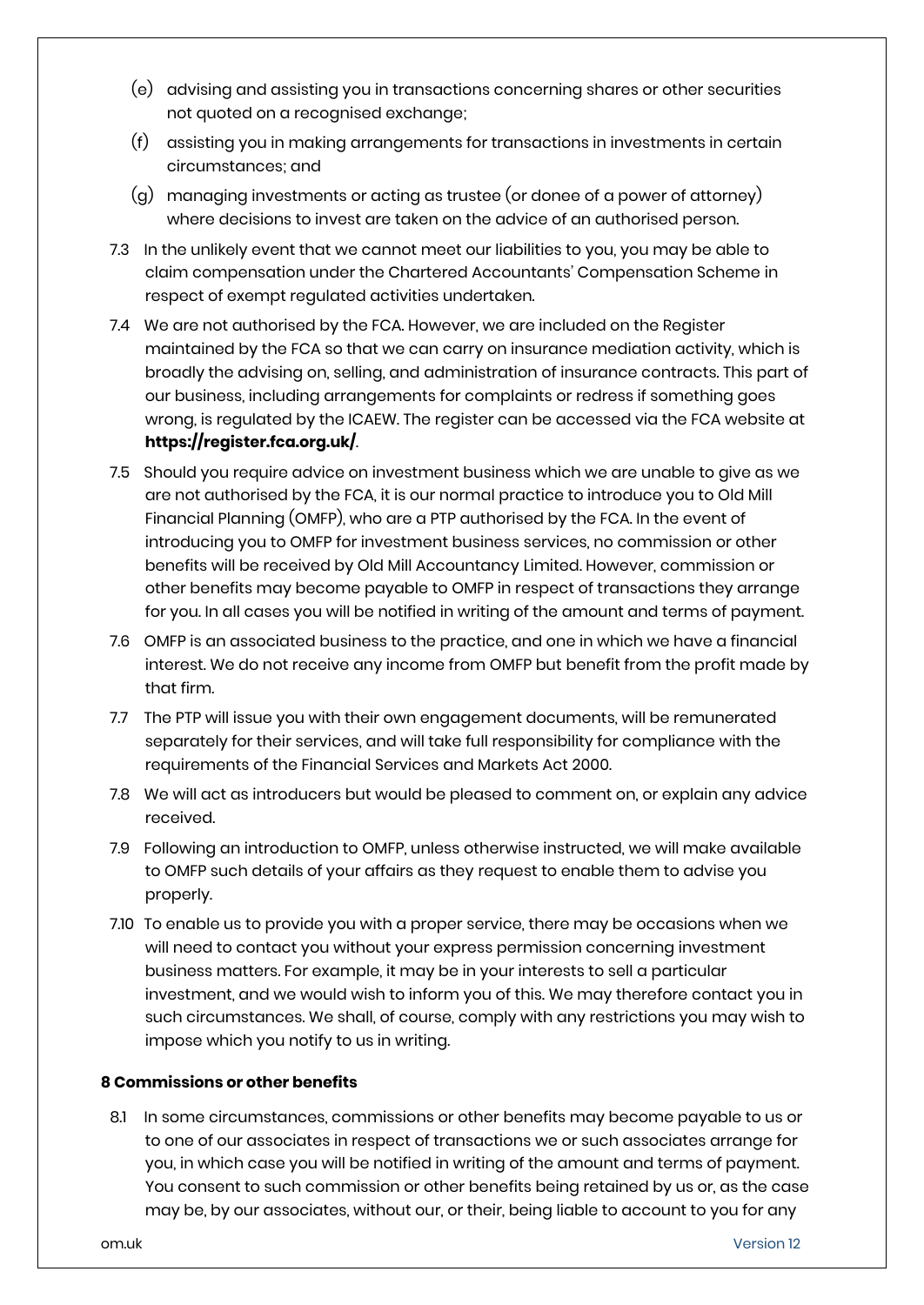such amounts.

#### **9 Clients' money regulations**

- 9.1 We may, from time to time, hold money on your behalf. The money will be held in trust in a client bank account, which is segregated from the firm's funds. The account will be operated, and all funds dealt with, in accordance with the Clients' Money Regulations of the ICAEW.
- 9.2 In order to avoid an excessive amount of administration, interest will only be paid to you where the amount of interest that would be earned on the balance held on your behalf in any calendar year exceeds £25. Any such interest will be calculated using the prevailing rate applied by Royal Bank of Scotland Plc for small deposits subject to the minimum period of notice for withdrawals. Subject to any tax legislation, interest will be paid gross
- 9.3 If the total sum of money held on your behalf exceeds £10,000 for a period of 30 days, or such sum is likely to be held for 30 days, then the money will be placed in a separate interest-bearing client bank account designated to you. All interest earned on such money will be paid to you. Subject to any tax legislation, interest will be paid gross.
- 9.4 We will return monies held on your behalf promptly as soon as there is no longer any reason to retain those funds. If any funds remain in our client account that are unclaimed and the client to which they relate has remained untraced for five years or we as a firm cease to practise, then we may pay those monies to a registered charity.

#### **Old Mill Audit Limited**

These terms will apply in addition to clauses 1 to 6 (in conjunction with a Letter of Engagement that will be issued for all agreed work) to services provided by Old Mill Audit Limited.

## **10 Professional rules and statutory obligations**

- 10.1 We are a firm of statutory auditors registered to carry out audit work in the UK by the Institute of Chartered Accountants in England and Wales. Details of our audit registration can be viewed at **[www.auditregister.org.uk](http://www.auditregister.org.uk/Forms/Default.aspx)** under reference number C009344482.
- 10.2 We confirm that we are statutory auditors eligible to conduct audits under the Companies Act 2006. When conducting audit work, we are required to comply with the Ethical and Auditing Standards issued by the FRC, which can be accessed online at **[www.frc.org.uk/Our-Work/Codes-Standards/Audit-and-assurance/Standards](http://www.frc.org.uk/Our-Work/Codes-Standards/Audit-and-assurance/Standards-and-guidance/Standards-and-guidance-for-auditors.aspx)[and-guidance/Standards-and-guidance-for-auditors.aspx](http://www.frc.org.uk/Our-Work/Codes-Standards/Audit-and-assurance/Standards-and-guidance/Standards-and-guidance-for-auditors.aspx)**

We are also required to comply with the Audit Regulations and Guidance which can be accessed at

**[www.icaew.com/en/technical/audit-and-assurance/working-in-the-regulated](http://www.icaew.com/en/technical/audit-and-assurance/working-in-the-regulated-area-of-audit)[area-of-audit](http://www.icaew.com/en/technical/audit-and-assurance/working-in-the-regulated-area-of-audit)**

## **11 Limitation of liability**

11.1 We do not agree any limitation of our liability in respect of our audit work under sections 534 to 536 of the Companies Act 2006.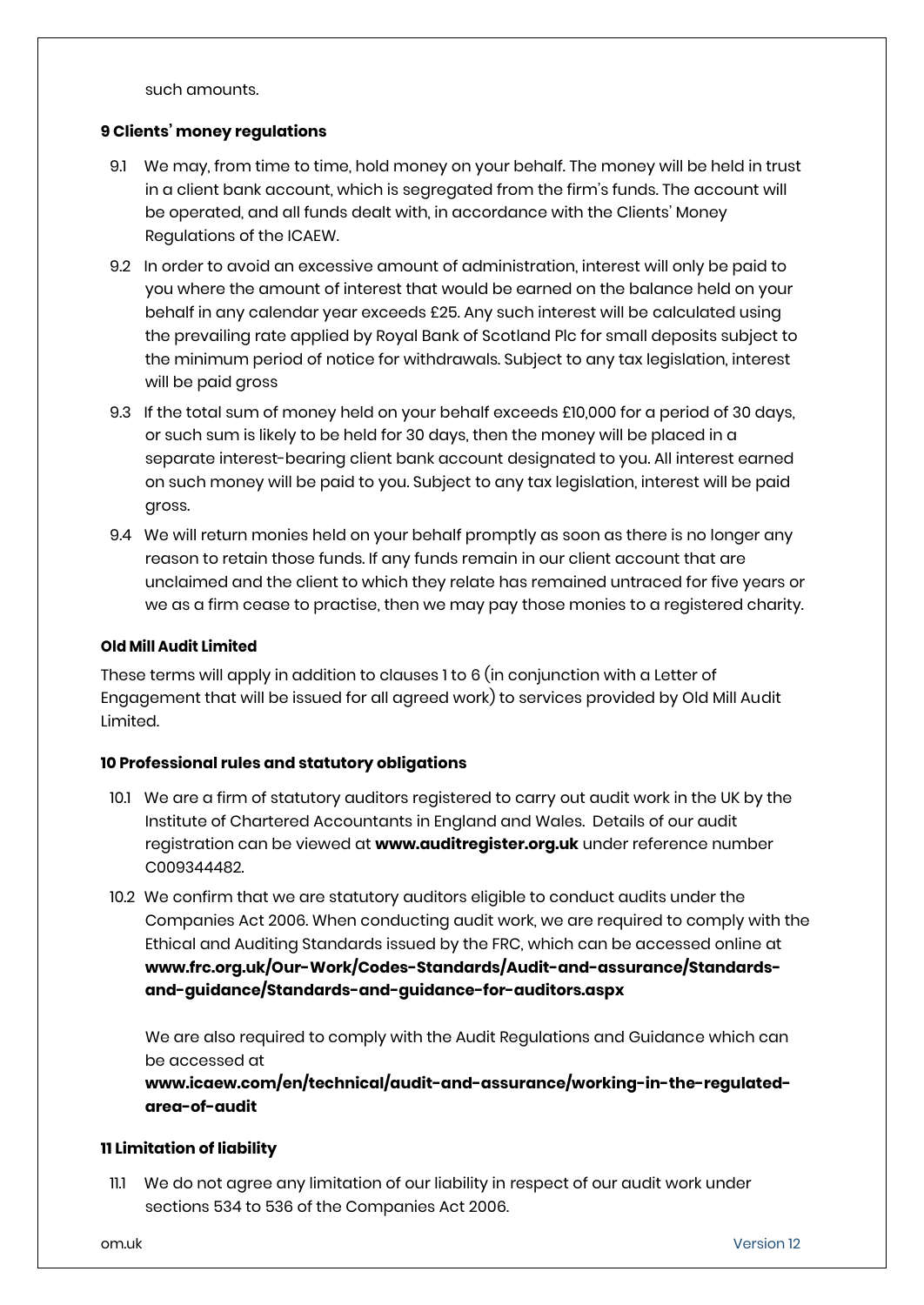#### **General terms**

These terms apply to services provided by Old Mill Accountancy Limited and/or Old Mill Audit Limited or Old Mill Jackson Limited.

## **12 Professional obligations**

- 12.1 Details of the firm's professional registrations can be found at **[om.uk](http://www.oldmillgroup.co.uk/)**
- 12.2 We are bound by and are committed to full compliance with the professional and ethical rules and practice guidelines of the Institute of Chartered Accountants in England and Wales ("ICAEW"). We will act in accordance with these guidelines at all times in relation to your instructions. Further information about these requirements can be found at:

**<https://www.icaew.com/regulation>**

12.3 We will not be liable for any loss, damage or cost arising from our compliance with statutory or regulatory obligations.

## **13 Conflicts of interest**

13.1 Conflicts of interest which may be detrimental to you, may arise between us, our agents, our other corporate clients, our employees, and those who use this service. We will make every effort to identify and prevent such conflicts. Where this is not possible, we will manage and mitigate the conflicts. Where we cannot prevent, manage, or mitigate such conflicts we will disclose details to you. You may obtain a copy of our Conflicts of Interest Policy, by writing to us at our Yeovil address.

#### **14 Confidentiality**

- 14.1 Each party undertakes that it shall not at any time disclose to any person any confidential information concerning the business, affairs, customers, clients or suppliers of the other party, or of any member of the group of companies to which the other party belongs, except as permitted by clause [14.2] below.
- 14.2 Each party may disclose the other party's confidential information:
	- (a) to its employees, officers, representatives, or advisers who need to know such information for the purposes of exercising the party's rights or carrying out its obligations under or in connection with this agreement. Each party shall ensure that its employees, officers, representatives, or advisers to whom it discloses the other party's confidential information comply with this clause; and
	- (b) as may be required by law, a court of competent jurisdiction or any governmental or regulatory authority.
- 14.3 No party shall use any other party's confidential information for any purpose other than to exercise its rights and perform its obligations under or in connection with this agreement.
- 14.4 With the exception of reports which we expressly agree in writing may be provided to third parties, the reports, letters, information, and advice we provide during this engagement are confidential. Where we do agree to confidential information being provided to or used by a third party, we reserve the right to stipulate terms regarding such provision or to require the third party to enter into a direct relationship with us before any confidential information is provided to that third party.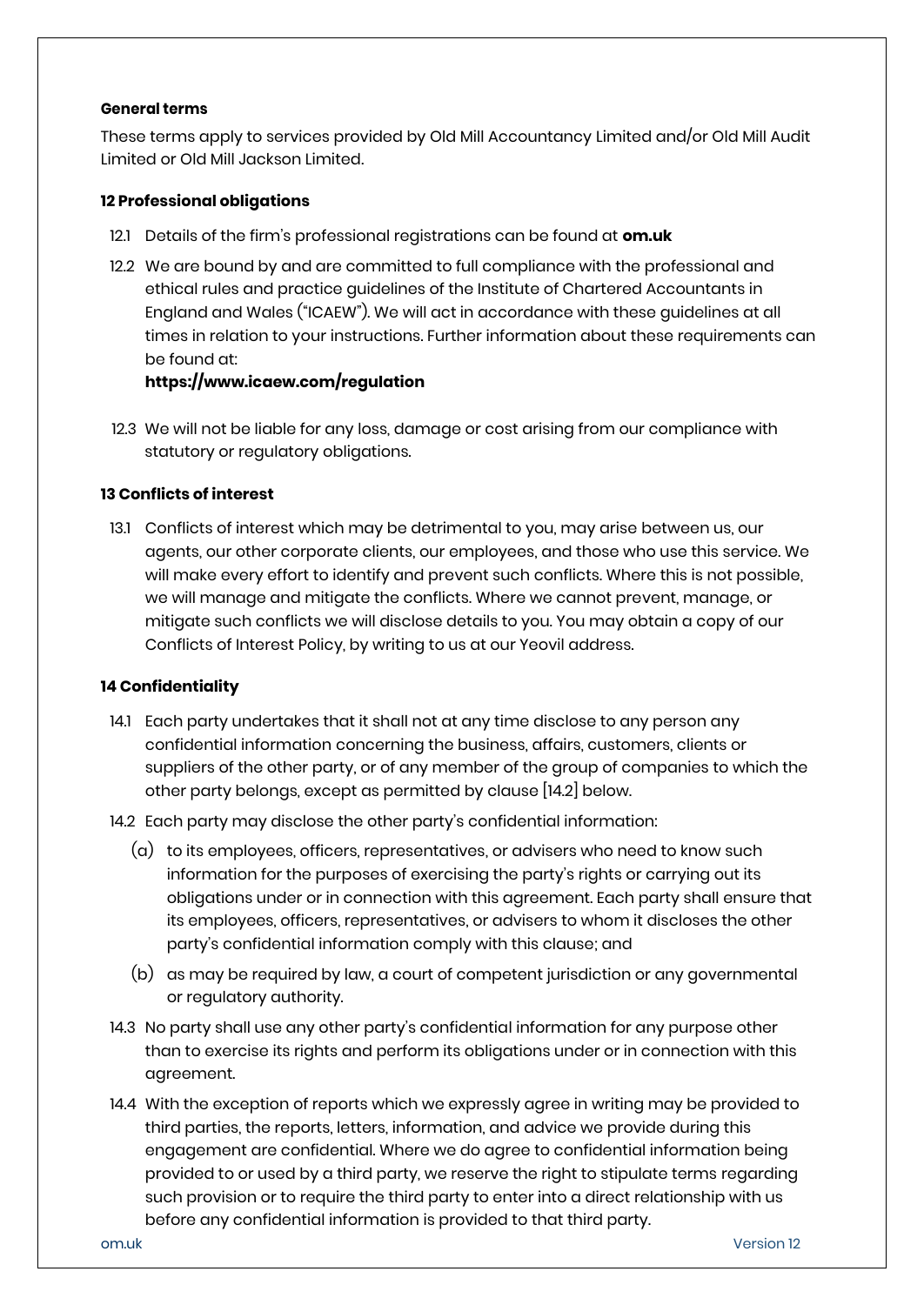- 14.5 Unless otherwise agreed in writing, we accept no responsibility whatsoever other than that owed to the client as at the date on which our report or other advice is given to it.
- 14.6 You agree that it will be sufficient compliance with our duty of confidence for us to take such steps as we in good faith think fit to preserve confidential information, both during and after the termination of this engagement.

## **15 Client identification**

15.1 We are required to identify our clients for the purposes of UK anti-money laundering legislation. We may request from you, and retain, such information and documentation as we require for these purposes and/or make searches of appropriate databases. If we are not able to obtain satisfactory evidence of your identity, we will not be able to proceed with the engagement.

#### **16 Intellectual property rights**

- 16.1 We retain all copyright and other intellectual property rights in everything developed either before or during the course of an engagement including systems, methodologies, software, and know-how. We also retain all copyright and other intellectual property rights in all reports, written advice or other materials provided by us to you.
- 16.2 In the case of services provided by Old Mill Accountancy Limited, where applicable, you will have the full right to reproduce our accountants report in your annual report and financial statements and to use these materials within your organisation. If you wish to make use of these materials outside of your organisation, this will require our written permission.

#### **17 Health and safety**

17.1 Where applicable, we acknowledge our statutory responsibility to co-operate with your health and safety requirements, provided we are given notice of these. Whilst on your premises our partners and staff shall be afforded by you the same protection for health and safety purposes as is due to your employees. If we are required by you to enter the premises of a third party, you will procure that the third party also affords such protection to our partners and staff as is due to your employees.

#### **18 Our staff**

- 18.1 You undertake that during the course of our engagement and for a period of six months following its conclusion you will not:
	- (a) solicit or entice away (or assist anyone else in soliciting or enticing away) any member of our staff with whom you have had dealings in connection with this engagement during the 12 months immediately prior to your approach; or
	- (b) employ any such person or engage them in any way to provide services to you.
- 18.2 This undertaking shall not apply in respect of any member of our staff who responds to an advertisement placed by you or on your behalf without having been previously approached directly or indirectly by you.
- 18.3 In the event of a breach of the terms of this undertaking, you will pay to Old Mill Accountancy Limited, Old Mill Audit Limited or Old Mill Jackson Limited (as applicable), on demand, a sum equivalent to 30% (plus any applicable VAT) of the total annual remuneration package paid by Old Mill Accountancy Limited, Old Mill Audit Limited or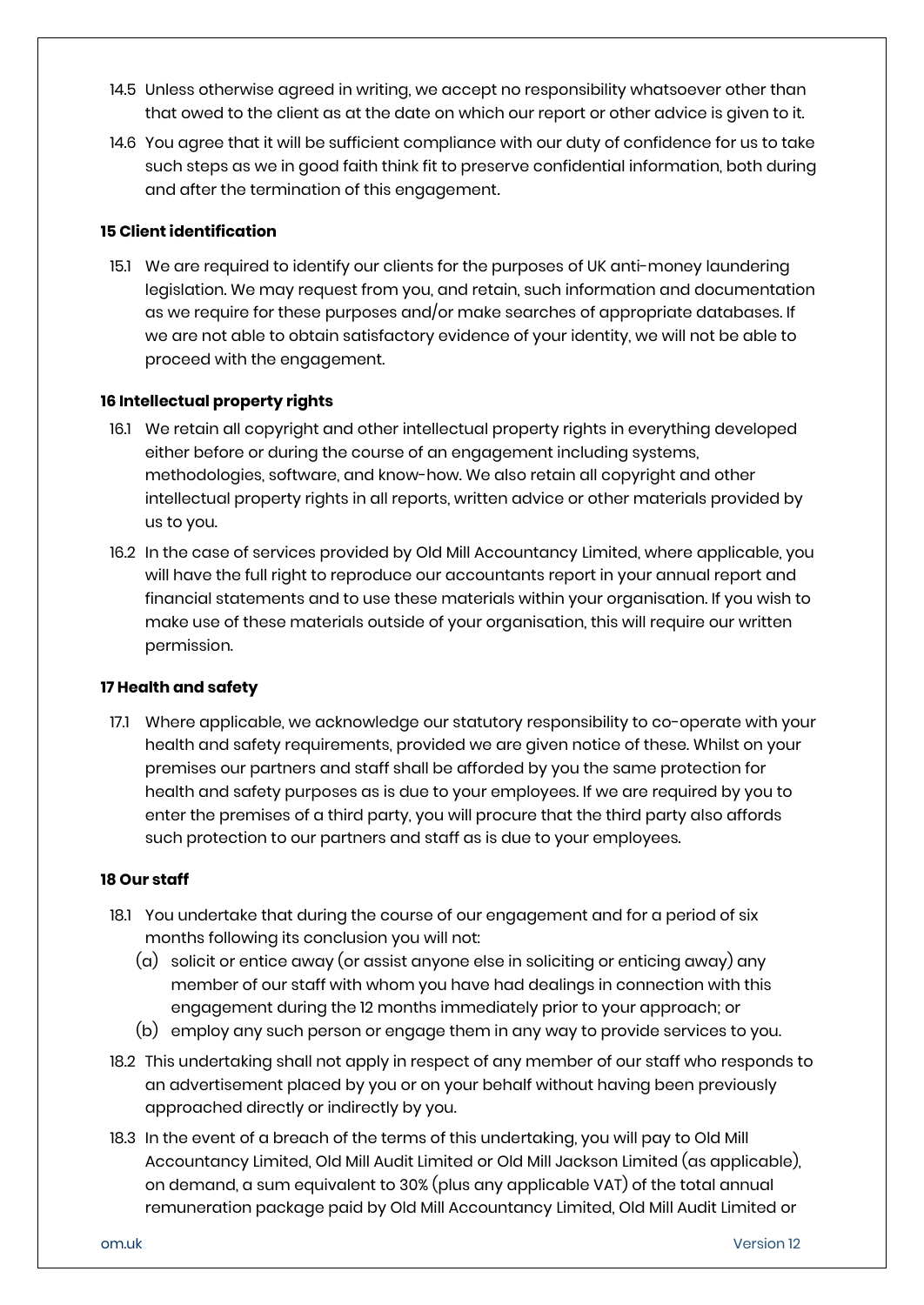Old Mill Jackson Limited (as applicable) to the individual prior to his or her departure. You acknowledge that this provision is a fair and reasonable term intended to be a genuine assessment of our likely loss.

#### **19 Complaints and notices**

- 19.1 We always strive to give the highest possible standards of service and advice. Should you have any queries or suggestions for improvement or a complaint about the service or advice you receive, please write to Jamie Rudge at Old Mill, Maltravers House, Petters Way, Yeovil, Somerset, BA20 1SH. Telephone **01935 426181.**
- 19.2 Any notice given under these Terms of Business must be in writing addressed to Jamie Rudge, Old Mill, Maltravers House, Petters Way, Yeovil, Somerset, BA20 1SH (telephone **01935 426181**), or any other address as may at the relevant time have been notified to you as the correct address for service of documents. Any notice must be given by hand, sent by post (airmail if overseas), or sent by email.
- 19.3 If you are not satisfied with how we deal with your complaint you can refer your complaint to our professional body, the ICAEW, who can be contacted at Professional Conduct Department, ICAEW, Metropolitan House, 321 Avebury Boulevard, Milton Keynes, MK9 2FZ.

You can also email: **[complaints@icaew.com](mailto:complaints@icaew.com)** or call: **01908 248 250**.

19.4 More information is available at:

## **[https://www.icaew.com/en/about-icaew/act-in-the-public-interest/complaints](https://www.icaew.com/en/about-icaew/act-in-the-public-interest/complaints-process)[process](https://www.icaew.com/en/about-icaew/act-in-the-public-interest/complaints-process)**

19.5 Should you prefer, we are able to make available to you information by audiocassette or Braille by arrangement.

## **20 Communicating with you**

- 20.1 Unless you instruct us otherwise, we may, where appropriate, communicate with you and with third parties via unencrypted email or by other electronic means. The recipient is responsible for virus checking emails and any attachments.
- 20.2 With electronic communication there is a risk of non-receipt, delayed receipt, inadvertent misdirection, or interception by third parties. We use virus-scanning software to reduce the risk of viruses and similar damaging items being transmitted through emails or electronic storage device; however, electronic communication is not totally secure and we cannot be held responsible for damage or loss caused by viruses nor for communications which are corrupted or altered after despatch. Nor can we accept any liability for problems or accidental errors relating to this means of communication especially in relation to commercially sensitive material. These are risks you must bear in return for greater efficiency and lower costs. If you do not wish to accept these risks, please let us know and we will communicate by paper mail, other than where electronic submission is mandatory.
- 20.3 Any communication by us with you sent through the post or DX system is deemed to arrive at your postal address two working days after the day that the document was sent.
- 20.4 We monitor emails to investigate or detect unauthorised use of our email system, or for any other purpose permitted by law. As a result, we may collect personal data about the people sending and/or receiving the email, or which is contained in the email.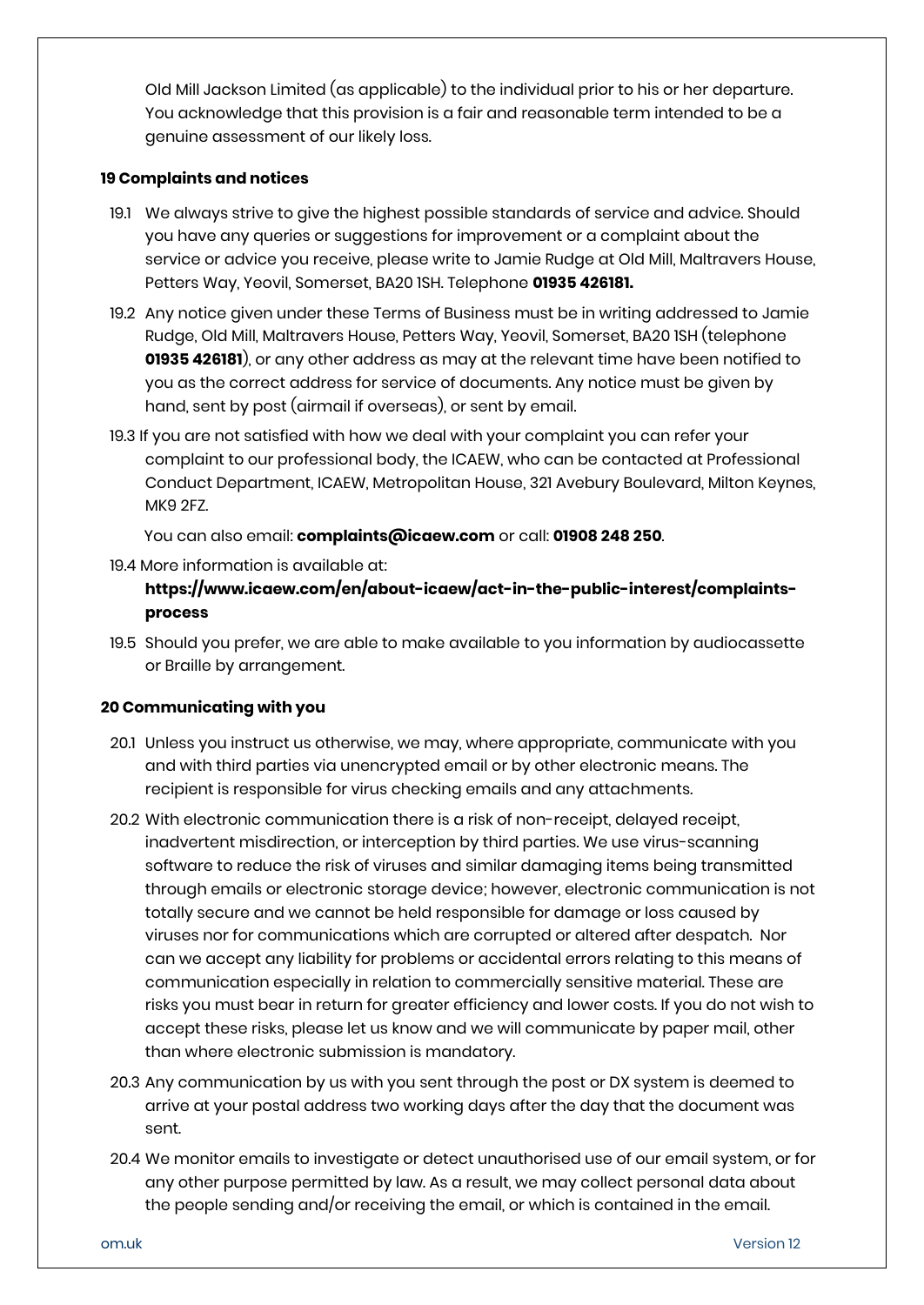20.5 We may record telephone calls for training and regulatory purposes.

## **21 Termination**

- 21.1 You, or we, may terminate this agreement or any ongoing services at any time without penalty. Notice must be given in writing but will not affect the completion of any business already initiated on your behalf before receipt by us of the said written notice.
- 21.2 On termination you will be liable to pay us a reasonable charge based upon the amount of work carried out by us on your behalf prior to termination compared to the amount of work we had agreed to carry out for you before our authority was terminated and the total amount of fees that we would have received had the work been completed. We will explain to you how we have calculated any charge made under this clause.
- 21.3 The provisions of this clause may also apply on cancellation under clause [30].
- 21.4 Any provision of this agreement that expressly or by implication is intended to come into or continue in force on or after termination of this agreement shall remain in full force and effect. Termination of this agreement shall not affect any rights, remedies, obligations, or liabilities of the parties that have accrued up to the date of termination, including the right to claim damages in respect of any breach of the agreement which existed at or before the date of termination.

#### **22 Third party rights**

22.1 No one other than a party to this agreement shall have any right to enforce any of its terms.

#### **23 Variation**

23.1 We may alter, amend, or vary any term of this agreement. You will be notified of any change in writing and no such changes will be made until ten business days have elapsed since service of such a notice on you. If you do not wish to be bound by any such variation, you can terminate your contract with us during that ten-day period.

#### **24 Force Majeure**

- 24.1 We shall not be in breach of this agreement nor liable for delay in performing, or failure to perform, any of our obligations under this agreement if such delay or failure result from events, circumstances, including but not limited to the inability to communicate with Companies House and/or HMRC.
- 24.2 In such circumstances the time for performance shall be extended by a period equivalent to the period during which performance of the obligation has been delayed or failed to be performed.

#### **25 Entire agreement**

25.1 These Terms of Business together with any Letter of Engagement and/or Statement of Work set out the entire agreement between you and us and supersede and extinguish all previous agreements, promises, assurances, warranties, representations, and understandings between you and us, whether written or oral, relating to the subject matter of this agreement. You acknowledge that in entering into this agreement, you have not relied on and shall have no remedies in respect of any representation,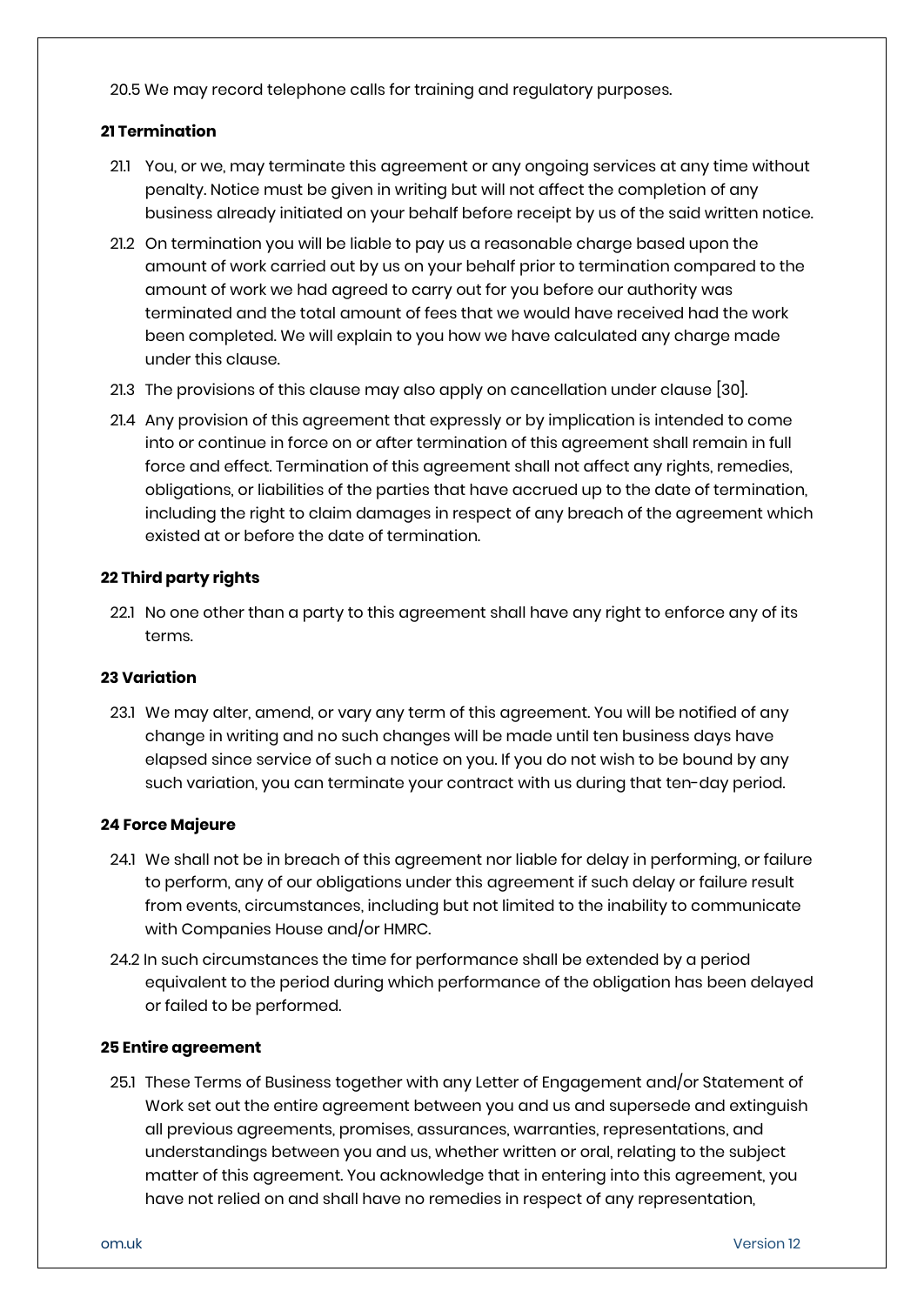warranty, agreement, or statement (whether made innocently or negligently) not set out in these Terms of Business and/or Letter of Engagement or Statement of Work.

#### **26 Waiver**

26.1 No failure or delay by us to exercise any right or remedy we have under this agreement or law shall constitute a waiver by us of that right or remedy (or any other right or remedy). Nor shall any such failure or delay prevent or restrict us from exercising any right or remedy we have under this agreement or law at a future date. No single or partial exercise of a right or remedy we have under this agreement or law shall prevent or restrict us exercising that same right or remedy (or any other right or remedy) at a future date.

## **27 Severance**

27.1 If any provision or part-provision of these Terms of Business is or becomes invalid, illegal, or unenforceable, it shall be deemed modified to the minimum extent necessary to make it valid, legal, and enforceable. If such modification is not possible, the relevant provision or part-provision shall be deemed deleted. Any modification to or deletion of a provision or part-provision under this clause shall not affect the validity and enforceability of the rest of this agreement.

#### **28 Governing Law and Jurisdiction**

- 28.1 This agreement and any dispute or claim arising out of or in connection with it or its subject matter or formation (including non-contractual disputes or claims) shall be governed by and construed in accordance with the law of England and Wales.
- 28.2 Each party irrevocably agrees that the courts of England and Wales shall have exclusive jurisdiction to settle any dispute or claim arising out of or in connection with this agreement or its subject matter or formation (including non-contractual disputes or claims).
- 28.3 The language of this agreement is English and we will communicate with you in English.

## **29 Your instructions**

- 29.1 We may accept instructions from you by telephone, in writing, in person or by email. We do, however, reserve the right to request that you confirm any instructions in writing, in any form we specify, either before or after we act upon your instructions. We may refuse at our discretion to accept certain instructions, although such discretion will not be exercised unreasonably.
- 29.2 Where we enter into this agreement with two or more individuals jointly, we will accept instructions from any one of those individuals on behalf of all the individuals, unless agreed otherwise with you in writing. All such individuals will be jointly and severally liable to us for their obligations under this agreement.

## **30 Right to cancel this agreement**

30.1 Where the initial meeting has not been face to face you have the right to cancel this engagement within 14 days without giving any reason. The cancellation period will expire after 14 days from the date you enter into the contract (for example, the day the engagement terms are signed).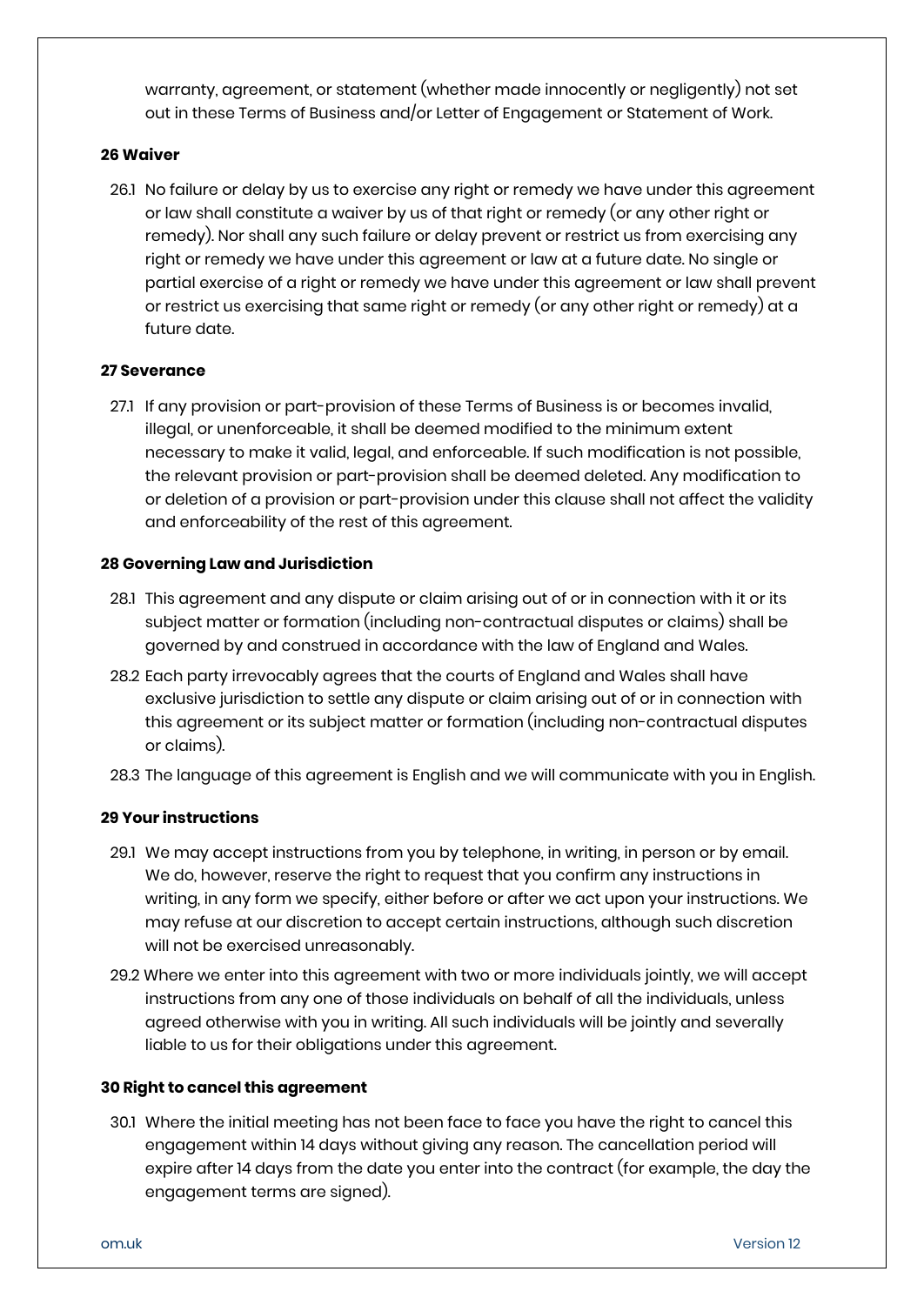- 30.2 To exercise the right to cancel, you must inform us of your decision to cancel this contract by a clear statement (e.g., a letter sent by post, fax or email). If you use this option, we will communicate to you an acknowledgement of receipt of such a cancellation without delay.
- 30.3 To meet the cancellation deadline, it is sufficient for you to send your communication before the cancellation period expires.
- 30.4 If you cancel this contract, we will reimburse to you all payments received from you. We will make the reimbursement without undue delay, and not later than 14 days after the day on which we are informed about your decision to cancel the engagement. We will make the reimbursement using the same means of payment as you used for the initial transaction, unless you have expressly agreed otherwise; in any event, you will not incur any fees as a result of the reimbursement.
- 30.5 If you have requested us to begin the performance of services during the cancellation period, you shall pay us a proportional amount for our services performed up to the date of your cancellation, compared with the total amount for the whole assignment.

#### **31 Interest**

- 31.1 We reserve the right to charge interest on overdue accounts at the current rate under the Late Payment of Commercial Debts (Interest) Act 1998. We also reserve the right to terminate our engagement and cease acting if payment of any fees billed is unduly delayed.
- 31.2 If you do not accept that an invoiced fee is fair and reasonable, please notify us within 21 days of receipt.

## **32 Liability**

- 32.1 We will provide services as outlined in this letter with reasonable care and skill. Our liability to you is limited to losses, damages, costs, and expenses caused by our negligence or wilful default. However, to the fullest extent permitted by law, we will not be responsible for any losses, penalties, surcharges, interest, or additional tax liabilities where you or others supply incorrect or incomplete information, or fail to supply any appropriate information or where you fail to act on our advice or respond promptly to communications from us or the tax authorities.
- 32.2 You will not hold us responsible, to the fullest extent permitted by law, for any loss suffered by you arising from any misrepresentation (intentional or unintentional) supplied to us orally or in writing in connection with this agreement. You have agreed that you will not bring any claim in connection with services we provide to you against any of our partners or employees personally.

## **33 Data Protection**

- 33.1 When instructing us to provide services to you, we will present you with a copy of 'Protecting your Personal Information' which sets out our terms relating to the collection, processing, and retention of your Personal Data; and seeks consent, where applicable, for us to collect, process, and retain data classed as 'Sensitive' or to market to you in relation to Old Mill or third-party products and services.
- 33.2 With reference to the 'Protecting your Personal Information' document; the term 'Old Mill' should now be read as including Old Mill Accountancy Limited and Old Mill Audit Limited. This applies to any such documents completed prior to the issuance of this